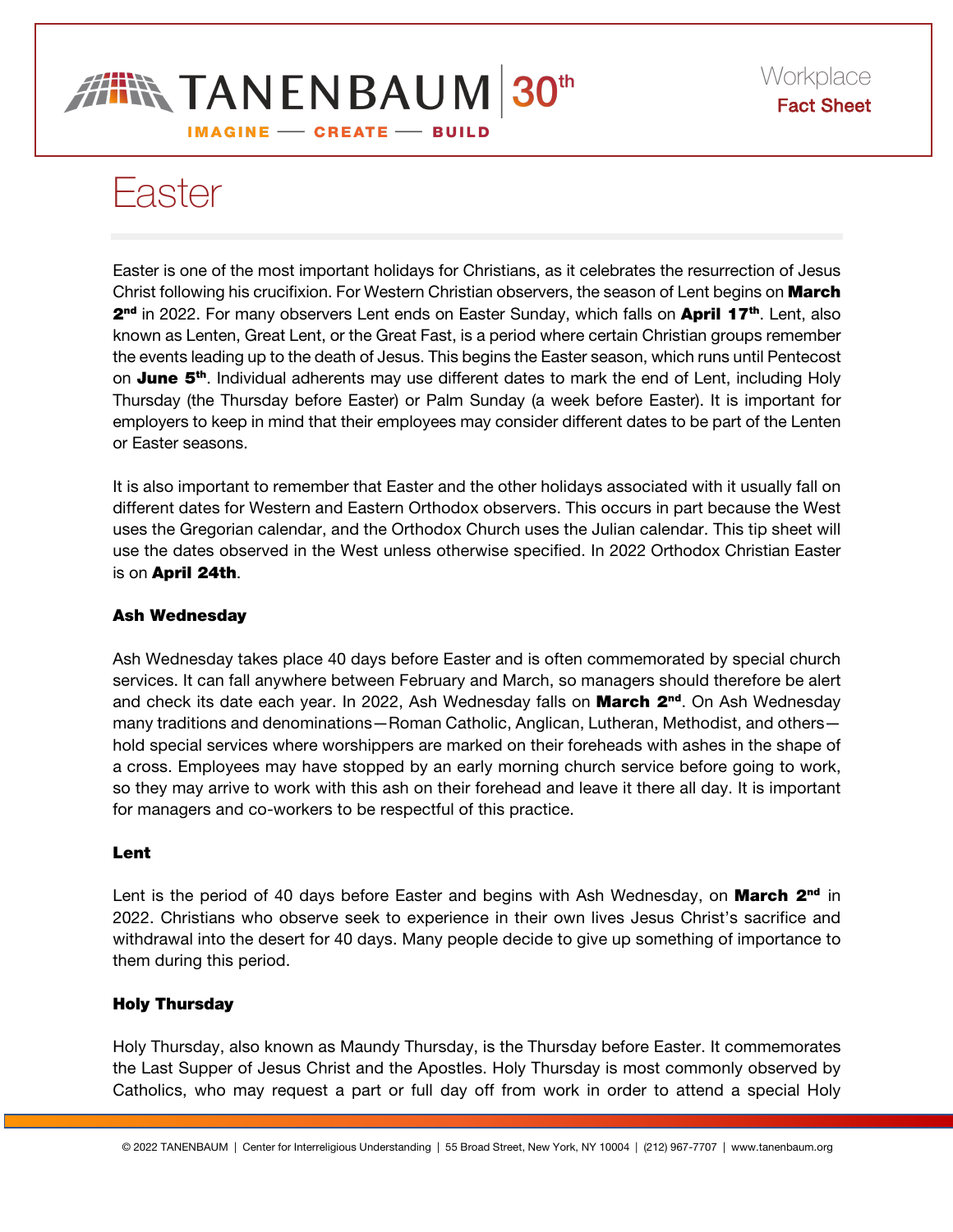

Thursday Mass. In 2022, Holy Thursday falls on April 14<sup>th</sup>.

#### Good Friday

Good Friday is the Friday before Easter. It commemorates the day Jesus Christ was executed by crucifixion. It is a day of mourning for many Christians, who often attend special Good Friday church services. In 2022, Good Friday falls on **April 15<sup>th</sup>**. Observant employees may request a part or full day off from work.

#### Easter Sunday

Easter commemorates the resurrection of Jesus Christ following his crucifixion. While Lent is a time of sacrifice and remembrance, Easter is a holiday of celebration and joy. The date of Easter changes each year and typically differs between Western and Eastern Orthodox Churches. In 2022, Easter Sunday falls on April 17<sup>th</sup> for Western Christian observers and on April 24<sup>th</sup> for Eastern Orthodox observers.

## Dietary Restrictions & Fasting

Lent can be marked by refraining from food, festivities, and certain daily activities (some people may for instance stop watching television or playing video games). Some Christians fast on Ash Wednesday and Good Friday while others give up a particular vice, such as a favorite snack food, to strengthen self-discipline and symbolize Jesus' deprivation in the wilderness. As an alternative to "giving something up," some Christians add a Lenten discipline, such as feeding people at homeless shelters or otherwise challenging themselves to do something positive to make the world a better place. It is important to be aware of Christian employees who are observing Lent when scheduling events where food may be present.

#### **Scheduling**

On Ash Wednesday and Good Friday churches hold special services. Christian employees may request time off work to attend these services. Some employees also observe Easter Monday and may request time off for this observance. Invite your employees to share how they personally observe Easter and the 40 days of Lent.

#### 2022 Important Easter & Lent Dates

- Orthodox (Eastern)
	- $\circ$  Lent: March 7<sup>th</sup>-April 23<sup>rd</sup>
	- $\circ$  Easter April 24<sup>th</sup>
- Gregorian (Western)